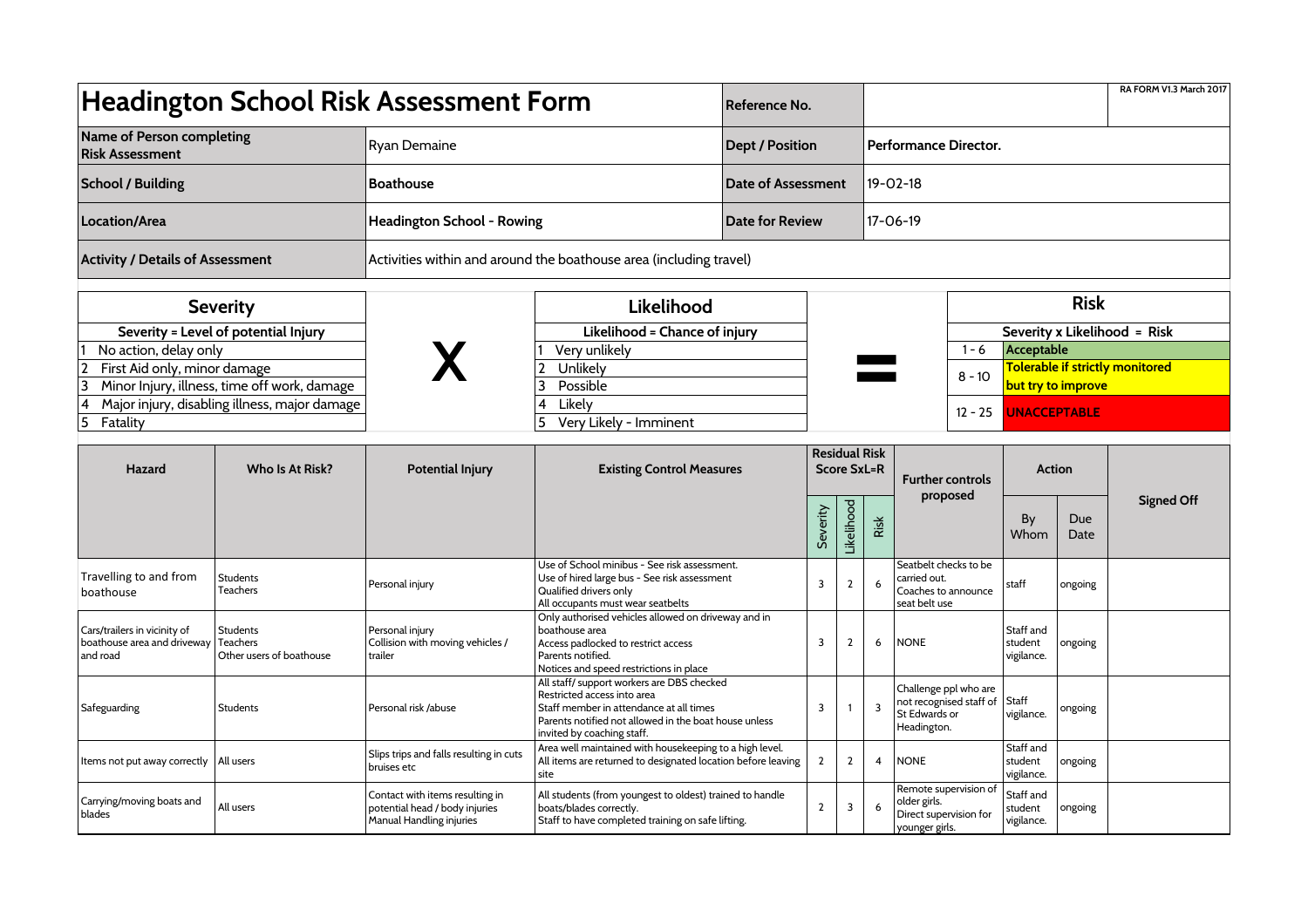| Loading/unloading trailers<br>(including tie down boats)                                                                                    | All users                   | Contact with items resulting in<br>potential head / body injuries<br>Manual Handling injuries | All students (from youngest to oldest) trained to handle<br>boats/blades correctly.<br>Staff to have completed manual handling training.<br>All rowers taught how to load or unload and tie boats down.<br>When using steps ensure positioned on firm /stable ground.<br>All staff and students taught how to use lifters. | $\overline{3}$ | -1             | $\overline{3}$ | Remote supervision of<br>older girls.<br>Direct supervision for<br>younger girls. | Staff and<br>student<br>vigilance. | ongoing |  |
|---------------------------------------------------------------------------------------------------------------------------------------------|-----------------------------|-----------------------------------------------------------------------------------------------|----------------------------------------------------------------------------------------------------------------------------------------------------------------------------------------------------------------------------------------------------------------------------------------------------------------------------|----------------|----------------|----------------|-----------------------------------------------------------------------------------|------------------------------------|---------|--|
| Racking/unracking of boats                                                                                                                  | All users                   | Contact with items resulting in<br>potential head / body injuries<br>Manual Handling injuries | All students (from youngest to oldest) trained to handle<br>boats/blades correctly.<br>Staff to have completed manual handling training.<br>All rowers taught how to load or unload and tie boats down.<br>When using steps ensure positioned on firm /stable ground.<br>All staff and students taught how to use lifters. | $\overline{3}$ |                | $\overline{3}$ | Remote supervision of<br>older girls.<br>Direct supervision for<br>younger girls. | Staff and<br>student<br>vigilance. | ongoing |  |
| Explosion and Fire (including<br>storage of COSHH)                                                                                          | All users                   | Burns/Serious injury/fatality                                                                 | All fire exits must be kept clear.<br>Fire Appliance to be regularly checked.<br>All paints and cleaning items to be stored in padlocked<br>cupboards.<br>COSHH sheets to be accessible if required.<br>All Launch fuel (petrol mix) to be locked in secured storage<br>"site safe" fuel dump with restricted key access   | $\overline{4}$ | -1             | $\overline{4}$ | <b>NONE</b>                                                                       |                                    |         |  |
| l Electrical items                                                                                                                          | All users                   | Burns / elctric shock/fatality                                                                | All items MUST be PAT tested before use and checked<br>every 12 months                                                                                                                                                                                                                                                     | $\overline{3}$ | $\overline{2}$ | 6              | <b>NONE</b>                                                                       |                                    |         |  |
| Personal injury while in area                                                                                                               | All users                   | Personal injury                                                                               | All staff are first aid trained.<br>First aid boxes are on site<br>Telephone on site if contact to emergency services is<br>required<br>Coaches have mobile phones and emergency proceedures<br>list<br>All accidents must be reported to either or both Bristish<br>Rowing and / or Headington School                     | 3              | $\overline{2}$ | 6              | <b>NONE</b>                                                                       |                                    |         |  |
| Incident occurs whilst people<br>are using the facilities                                                                                   | All users                   | Personal injury                                                                               | All staff/supervisors must be aware and signed off to<br>confirm they are fuly aware of the clubs safety and<br>emergency plan                                                                                                                                                                                             | 3              | $\overline{2}$ | 6              | Every year.<br>New staff to sign.<br>Copy kept in HSOBC<br>team drive.            | HOR, PD                            |         |  |
| Exposure to waterbourne<br>infections such as bacteria or<br>virusus or contracted due to<br>exposure to other<br>contaminants in the water | All users                   | Personal injury                                                                               | All staff and students are made aware of symptoms and<br>must obtain medical assistance if any concerns<br>Hands MUST be washed after coming in off the boat and<br>prior to eating.                                                                                                                                       | $\overline{4}$ | $\overline{2}$ | 8              | <b>NONE</b>                                                                       | Staff and<br>student<br>vigilance. | ongoing |  |
| Exposure to Weills Disease /                                                                                                                | All users                   | Personal injury                                                                               | All staff and students are made aware of symptoms and<br>must obtain medical assistance if any concerns<br>Hands MUST be washed after coming in off the boat prior<br>to eating.<br>Notices at the boat club.                                                                                                              | $\overline{4}$ | $\overline{2}$ | 8              | <b>NONE</b>                                                                       | Staff and<br>student<br>vigilance. | ongoing |  |
| Inexperienced students<br>rowing                                                                                                            | Students<br><b>Teachers</b> | Personal injury                                                                               | All students/staff undergo full induction to be made aware<br>of such details as club rules etc prior to going out on the<br>water.<br>This is recorded on the HORs drive.                                                                                                                                                 | $\overline{4}$ | $\overline{2}$ | 8              | <b>NONE</b>                                                                       |                                    |         |  |
| Identified risks in the area                                                                                                                | All users                   | Personal injury                                                                               | All staff/supervisors MUST be aware off and signed off to<br>confirm they have read the relevant Risk Asssessments                                                                                                                                                                                                         | $\overline{3}$ | $\overline{2}$ | 6              | <b>NONE</b>                                                                       |                                    |         |  |
| Trips and falls                                                                                                                             | All users                   | Personal injury                                                                               | Awareness of hazards when running. Steps; uneven ground;<br>damage to pavement/road.                                                                                                                                                                                                                                       | $\overline{3}$ | $\mathbf{1}$   | 3              | <b>NONE</b>                                                                       |                                    |         |  |